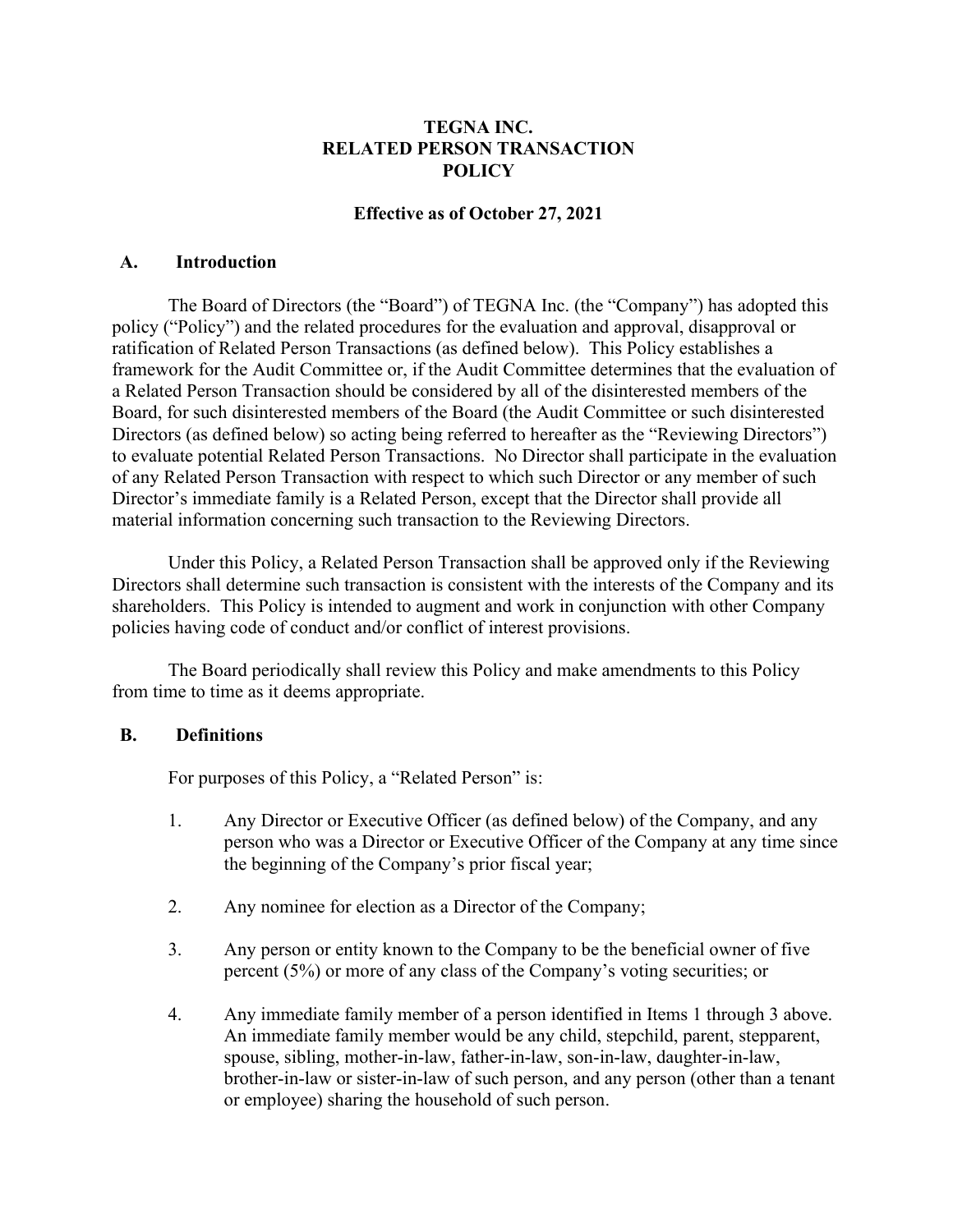For purposes of this Policy, a "Director" is a member of the Board, and "Executive Officer" has the meaning used in Rule 3b-7 promulgated under the Securities Exchange Act of 1934, as amended and in effect from time to time.

For purposes of this Policy, a "Related Person Transaction" means any transaction (within the meaning of Item 404(a) of Regulation S-K) involving the Company in which (a) the aggregate amount involved will or may be expected to exceed \$120,000 in any fiscal year, and (b) any Related Person has or will have a direct or indirect material interest. To assist in evaluating the foregoing, the Board has determined that each of the following categories of transactions involving Related Persons is not material, and accordingly proposed transactions coming within the parameters of either such category (but without posing any other concerns covered hereby) shall not be required to be evaluated under this Policy:

- 1. Employment of a Director or a Director's immediate family member by, a Director's position as a director with, or direct or indirect ownership by a Director or a Director's immediate family member of a 10% or greater equity interest in, another company or organization that made payments to, or received payments from, the Company or any of its subsidiaries for property or services in an amount which, in each of the last three fiscal years, did not exceed the greater of \$1 million or 2% of such other company's consolidated gross revenues; and
- 2. A relationship of a Director or a Director's immediate family member with a charitable organization, as an executive officer, board member, trustee or otherwise, to which the Company or any of its subsidiaries has made, in any of the last three fiscal years, charitable contributions of not more than the greater of \$100,000 or 2% of such charitable organization's consolidated gross revenues.

## **C. Notification of Potential Related Person Transactions**

Each Director, Executive Officer and nominee for Director shall promptly provide written notice to the General Counsel of any potential Related Person Transaction involving such person or such person's immediate family member. The notice shall include a description of the proposed transaction, the aggregate dollar amount of the proposed transaction, the nature of the Related Person's interest in the proposed transaction and value thereof, and any additional information regarding the transaction that the General Counsel requests. The General Counsel in consultation with other members of management and outside counsel, as appropriate, will determine whether the transaction does, in fact, constitute a Related Person Transaction requiring compliance with this Policy.

### **D. Evaluation of Related Person Transactions**

As soon as practicable, but no later than the next regularly scheduled meeting of the Board after the General Counsel has received notice or otherwise becomes aware of a potential Related Person Transaction, the General Counsel shall present to the Reviewing Directors the following information, to the extent relevant: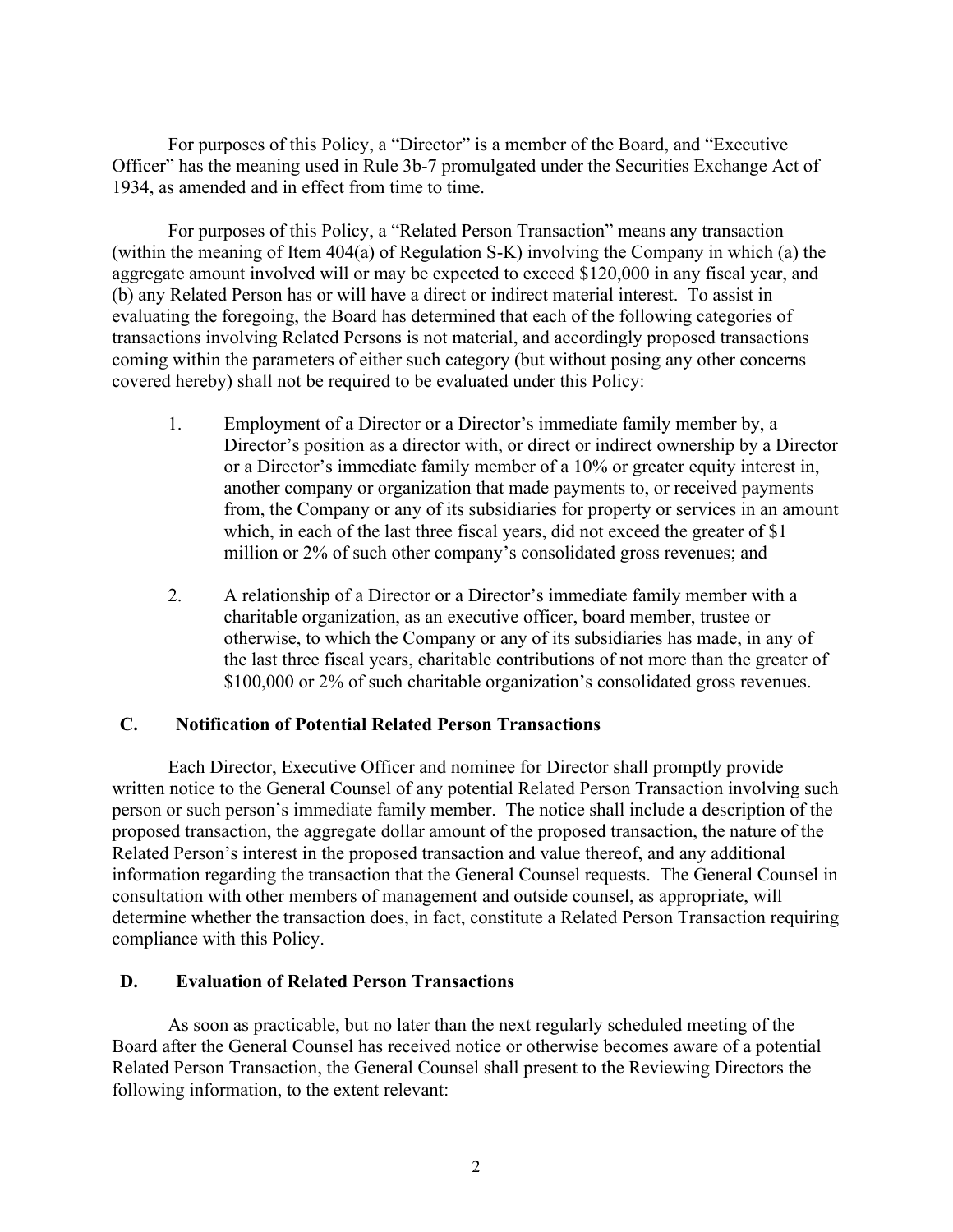- 1. a description of the transaction(s), including all material terms and conditions;
- 2. the name of the Related Person and the basis on which such person or entity is a Related Person;
- 3. the Related Person's interest in the transaction(s), including the Related Person's position or relationship with, or ownership of, any entity that is a party to or has an interest in the transaction(s);
- 4. the approximate dollar value of the transaction(s), and the approximate dollar value of the Related Person's interest in the transaction(s) without regard to amount of profit or loss;
- 5. in the case of a lease or other transaction providing for periodic payments or installments, the aggregate amount of all periodic payments or installments expected to be made;
- 6. in the case of indebtedness, the aggregate amount of principal to be outstanding and the rate or amount of interest to be payable on such indebtedness; and
- 7. any other material information regarding the transaction(s) or the Related Person's interest in the transaction(s).

In evaluating any potential Related Person Transaction, the Reviewing Directors shall consider all factors that are relevant to the Related Person Transaction, including, without limitation, the following:

- 1. the size of the transaction and the amount payable to or extent of the benefit of the transaction to a Related Person;
- 2. the nature of the interest of the Related Person in the transaction;
- 3. whether the transaction may involve a conflict of interest;
- 4. the purpose, and the potential benefits to the Company, of the transaction;
- 5. whether the transaction is proposed to be undertaken in the ordinary course of business;
- 6. whether the transaction involves the provision of goods or services to the Company that are available from unaffiliated third parties and, if so, whether the transaction is on terms and made under circumstances that are at least as favorable to the Company as would be available in comparable transactions with or involving unaffiliated third parties; and